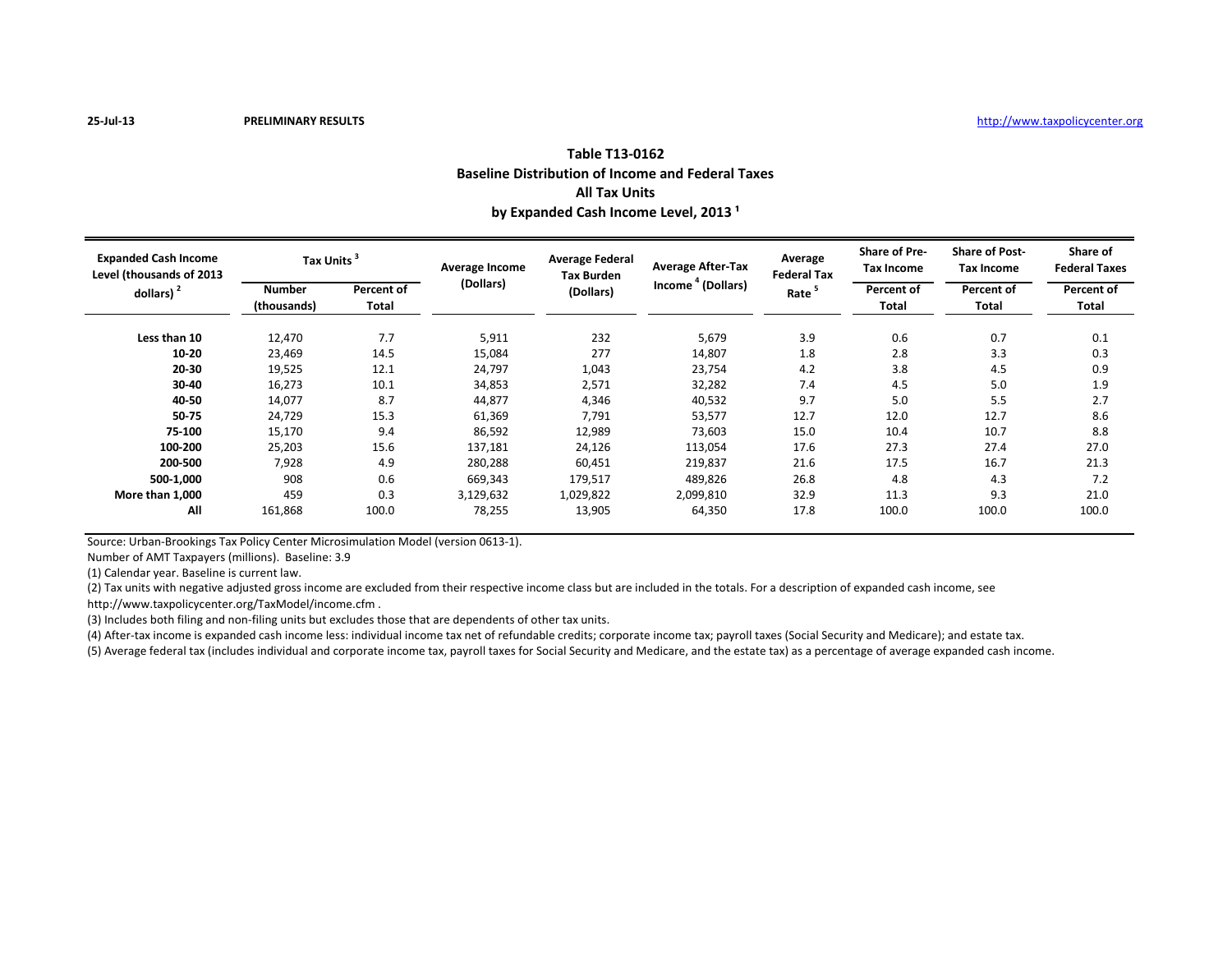## **Table T13-0162 Baseline Distribution of Income and Federal Taxes Single Tax Units** by Expanded Cash Income Level, 2013<sup>1</sup>

| <b>Expanded Cash Income</b><br>Level (thousands of 2013 | <b>Tax Units</b> |            | Average Income | <b>Average Federal</b><br><b>Tax Burden</b> | <b>Average After-Tax</b>      | Average<br><b>Federal Tax</b> | <b>Share of Pre-</b><br>Tax Income | <b>Share of Post-</b><br><b>Tax Income</b> | Share of<br><b>Federal Taxes</b> |
|---------------------------------------------------------|------------------|------------|----------------|---------------------------------------------|-------------------------------|-------------------------------|------------------------------------|--------------------------------------------|----------------------------------|
| dollars) $2$                                            | <b>Number</b>    | Percent of | (Dollars)      | (Dollars)                                   | Income <sup>4</sup> (Dollars) | Rate <sup>5</sup>             | Percent of                         | Percent of                                 | Percent of                       |
|                                                         | (thousands)      | Total      |                |                                             |                               |                               | Total                              | Total                                      | Total                            |
| Less than 10                                            | 10,281           | 13.8       | 5,873          | 356                                         | 5,517                         | 6.1                           | 2.0                                | 2.2                                        | 0.7                              |
| 10-20                                                   | 17,368           | 23.3       | 14,970         | 687                                         | 14,283                        | 4.6                           | 8.4                                | 9.7                                        | 2.2                              |
| 20-30                                                   | 11,905           | 16.0       | 24,661         | 2,058                                       | 22,603                        | 8.3                           | 9.5                                | 10.5                                       | 4.6                              |
| 30-40                                                   | 8,962            | 12.0       | 34,765         | 4,007                                       | 30,758                        | 11.5                          | 10.1                               | 10.8                                       | 6.8                              |
| 40-50                                                   | 6,709            | 9.0        | 44,722         | 6,579                                       | 38,143                        | 14.7                          | 9.7                                | 10.0                                       | 8.3                              |
| 50-75                                                   | 9,848            | 13.2       | 60,926         | 10,651                                      | 50,274                        | 17.5                          | 19.4                               | 19.3                                       | 19.7                             |
| 75-100                                                  | 4,239            | 5.7        | 85,727         | 17,070                                      | 68,657                        | 19.9                          | 11.7                               | 11.4                                       | 13.6                             |
| 100-200                                                 | 3,479            | 4.7        | 131,608        | 28,998                                      | 102,610                       | 22.0                          | 14.8                               | 13.9                                       | 19.0                             |
| 200-500                                                 | 794              | 1.1        | 278,733        | 68,915                                      | 209,818                       | 24.7                          | 7.2                                | 6.5                                        | 10.3                             |
| 500-1,000                                               | 94               | 0.1        | 663,173        | 188,658                                     | 474,515                       | 28.5                          | 2.0                                | 1.8                                        | 3.4                              |
| More than 1,000                                         | 52               | 0.1        | 3,161,219      | 1,147,085                                   | 2,014,134                     | 36.3                          | 5.3                                | 4.1                                        | 11.2                             |
| All                                                     | 74,543           | 100.0      | 41,539         | 7,140                                       | 34,399                        | 17.2                          | 100.0                              | 100.0                                      | 100.0                            |

Source: Urban-Brookings Tax Policy Center Microsimulation Model (version 0613-1).

(1) Calendar year. Baseline is current law.

(2) Tax units with negative adjusted gross income are excluded from their respective income class but are included in the totals. For a description of expanded cash income, see http://www.taxpolicycenter.org/TaxModel/income.cfm .

(3) Includes both filing and non-filing units but excludes those that are dependents of other tax units.

(4) After-tax income is expanded cash income less: individual income tax net of refundable credits; corporate income tax; payroll taxes (Social Security and Medicare); and estate tax.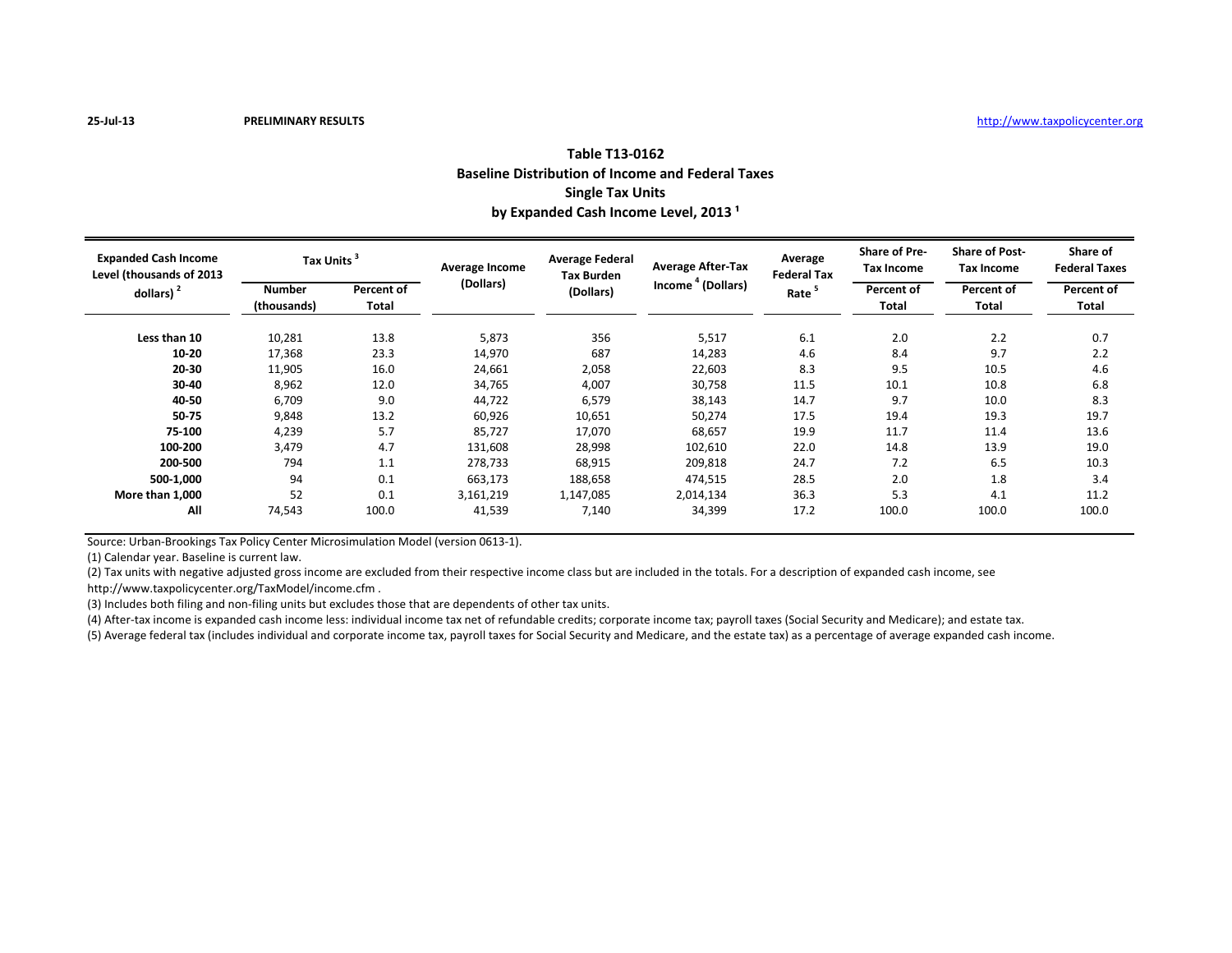| Table T13-0162                                           |  |  |  |  |  |  |  |
|----------------------------------------------------------|--|--|--|--|--|--|--|
| <b>Baseline Distribution of Income and Federal Taxes</b> |  |  |  |  |  |  |  |
| <b>Married Tax Units Filing Jointly</b>                  |  |  |  |  |  |  |  |
| by Expanded Cash Income Level, 2013 <sup>1</sup>         |  |  |  |  |  |  |  |

| <b>Expanded Cash Income</b><br>Level (thousands of 2013<br>dollars) $2$ | <b>Tax Units</b>      |                     | Average Income | <b>Average Federal</b><br><b>Tax Burden</b> | <b>Average After-Tax</b>      | Average<br><b>Federal Tax</b> | <b>Share of Pre-</b><br>Tax Income | <b>Share of Post-</b><br>Tax Income | Share of<br><b>Federal Taxes</b> |
|-------------------------------------------------------------------------|-----------------------|---------------------|----------------|---------------------------------------------|-------------------------------|-------------------------------|------------------------------------|-------------------------------------|----------------------------------|
|                                                                         | Number<br>(thousands) | Percent of<br>Total | (Dollars)      | (Dollars)                                   | Income <sup>4</sup> (Dollars) | Rate <sup>5</sup>             | Percent of<br>Total                | Percent of<br>Total                 | Percent of<br>Total              |
| Less than 10                                                            | 943                   | 1.6                 | 5,245          | 61                                          | 5,185                         | 1.2                           | 0.1                                | 0.1                                 | 0.0                              |
| $10 - 20$                                                               | 2,091                 | 3.4                 | 15,640         | $-38$                                       | 15,678                        | $-0.2$                        | 0.4                                | 0.5                                 | 0.0                              |
| 20-30                                                                   | 3,175                 | 5.2                 | 25,008         | 175                                         | 24,833                        | 0.7                           | 1.0                                | 1.2                                 | 0.0                              |
| 30-40                                                                   | 3,361                 | 5.5                 | 35,062         | 826                                         | 34,236                        | 2.4                           | 1.4                                | 1.7                                 | 0.2                              |
| 40-50                                                                   | 4,018                 | 6.6                 | 45,167         | 1,948                                       | 43,219                        | 4.3                           | 2.2                                | 2.6                                 | 0.5                              |
| 50-75                                                                   | 9,699                 | 15.9                | 62,231         | 5,199                                       | 57,033                        | 8.4                           | 7.3                                | 8.3                                 | 3.2                              |
| 75-100                                                                  | 8,790                 | 14.4                | 87,314         | 10,910                                      | 76,404                        | 12.5                          | 9.3                                | 10.1                                | 6.1                              |
| 100-200                                                                 | 20,247                | 33.2                | 138,818        | 23,163                                      | 115,655                       | 16.7                          | 34.1                               | 35.1                                | 30.0                             |
| 200-500                                                                 | 6,898                 | 11.3                | 280,542        | 59,255                                      | 221,288                       | 21.1                          | 23.5                               | 22.9                                | 26.1                             |
| 500-1,000                                                               | 787                   | 1.3                 | 669,765        | 178,172                                     | 491,593                       | 26.6                          | 6.4                                | 5.8                                 | 9.0                              |
| More than 1,000                                                         | 387                   | 0.6                 | 3,070,050      | 997,432                                     | 2,072,618                     | 32.5                          | 14.4                               | 12.0                                | 24.7                             |
| All                                                                     | 61,004                | 100.0               | 135,183        | 25,656                                      | 109,527                       | 19.0                          | 100.0                              | 100.0                               | 100.0                            |

Source: Urban-Brookings Tax Policy Center Microsimulation Model (version 0613-1).

(1) Calendar year. Baseline is current law.

(2) Tax units with negative adjusted gross income are excluded from their respective income class but are included in the totals. For a description of expanded cash income, see http://www.taxpolicycenter.org/TaxModel/income.cfm .

(3) Includes both filing and non-filing units but excludes those that are dependents of other tax units.

(4) After-tax income is expanded cash income less: individual income tax net of refundable credits; corporate income tax; payroll taxes (Social Security and Medicare); and estate tax.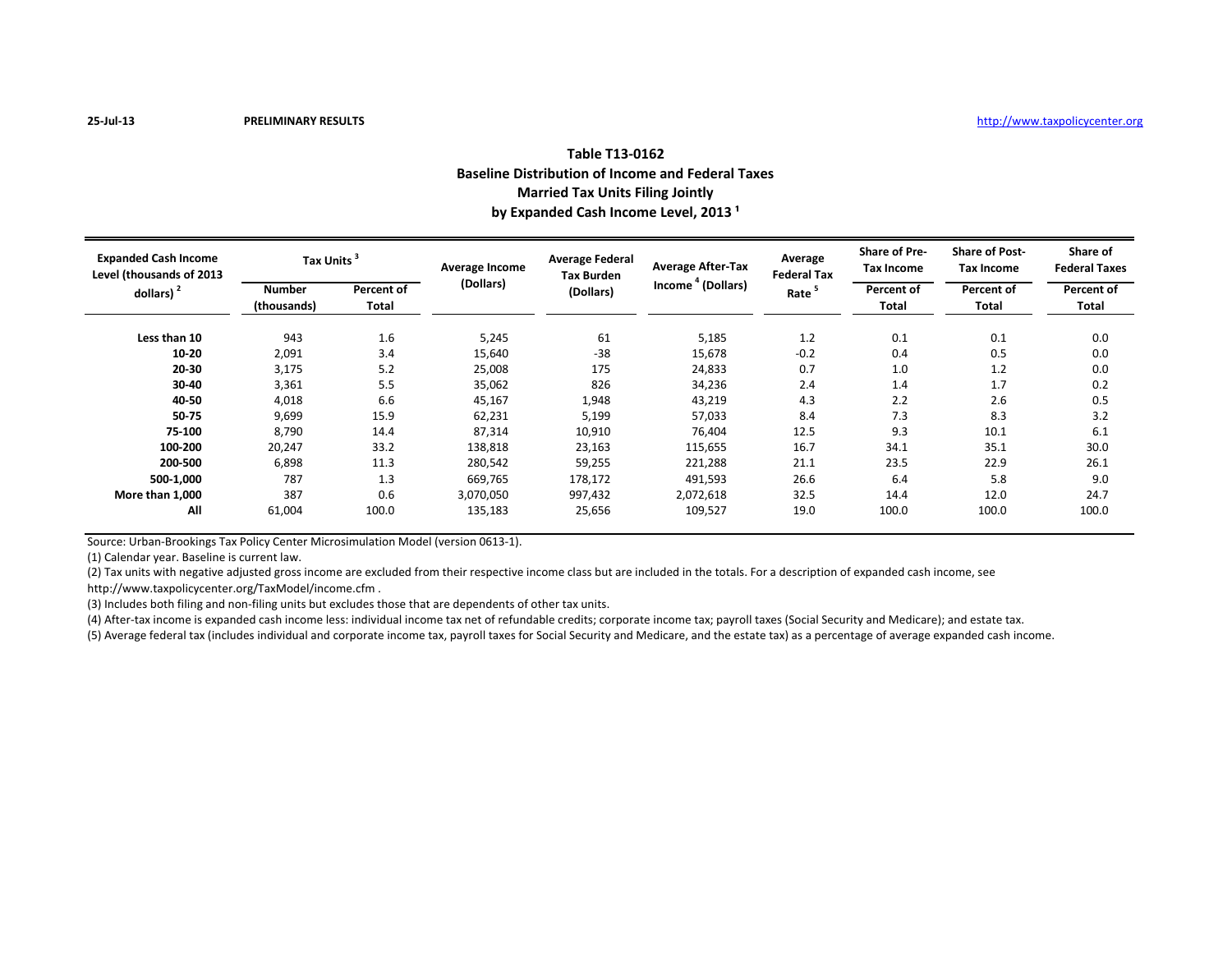## **Table T13-0162 Baseline Distribution of Income and Federal Taxes Head of Household Tax Units** by Expanded Cash Income Level, 2013<sup>1</sup>

| <b>Expanded Cash Income</b><br>Level (thousands of 2013<br>dollars) $2$ | Tax Units                    |                     | Average Income | <b>Average Federal</b><br><b>Tax Burden</b> | <b>Average After-Tax</b>      | Average<br><b>Federal Tax</b> | <b>Share of Pre-</b><br><b>Tax Income</b> | <b>Share of Post-</b><br><b>Tax Income</b> | Share of<br><b>Federal Taxes</b> |
|-------------------------------------------------------------------------|------------------------------|---------------------|----------------|---------------------------------------------|-------------------------------|-------------------------------|-------------------------------------------|--------------------------------------------|----------------------------------|
|                                                                         | <b>Number</b><br>(thousands) | Percent of<br>Total | (Dollars)      | (Dollars)                                   | Income <sup>4</sup> (Dollars) | Rate <sup>5</sup>             | Percent of<br>Total                       | Percent of<br>Total                        | Percent of<br>Total              |
| Less than 10                                                            | 1,126                        | 4.8                 | 6,772          | $-797$                                      | 7,569                         | $-11.8$                       | 0.7                                       | 0.9                                        | $-0.9$                           |
| $10 - 20$                                                               | 3,805                        | 16.3                | 15,267         | $-1,489$                                    | 16,756                        | $-9.8$                        | 5.3                                       | 6.4                                        | $-5.6$                           |
| 20-30                                                                   | 4,112                        | 17.6                | 25,011         | $-1,370$                                    | 26,381                        | $-5.5$                        | 9.4                                       | 11.0                                       | $-5.6$                           |
| 30-40                                                                   | 3,531                        | 15.1                | 34,851         | 315                                         | 34,536                        | 0.9                           | 11.3                                      | 12.3                                       | 1.1                              |
| 40-50                                                                   | 2,996                        | 12.8                | 44,812         | 2,259                                       | 42,553                        | 5.0                           | 12.3                                      | 12.9                                       | 6.7                              |
| 50-75                                                                   | 4,478                        | 19.2                | 60,577         | 6,800                                       | 53,778                        | 11.2                          | 24.8                                      | 24.3                                       | 30.1                             |
| 75-100                                                                  | 1,763                        | 7.5                 | 85,279         | 12,844                                      | 72,436                        | 15.1                          | 13.8                                      | 12.9                                       | 22.4                             |
| 100-200                                                                 | 1,206                        | 5.2                 | 127,451        | 24,206                                      | 103,245                       | 19.0                          | 14.1                                      | 12.6                                       | 28.9                             |
| 200-500                                                                 | 178                          | 0.8                 | 273,933        | 62,362                                      | 211,571                       | 22.8                          | 4.5                                       | 3.8                                        | 11.0                             |
| 500-1,000                                                               | 16                           | 0.1                 | 678,206        | 184,026                                     | 494,180                       | 27.1                          | 1.0                                       | 0.8                                        | 2.9                              |
| More than 1,000                                                         | 9                            | 0.0                 | 2,974,715      | 962,186                                     | 2,012,529                     | 32.4                          | 2.5                                       | 1.9                                        | 8.8                              |
| All                                                                     | 23,390                       | 100.0               | 46,690         | 4,322                                       | 42,368                        | 9.3                           | 100.0                                     | 100.0                                      | 100.0                            |

Source: Urban-Brookings Tax Policy Center Microsimulation Model (version 0613-1).

(1) Calendar year. Baseline is current law.

(2) Tax units with negative adjusted gross income are excluded from their respective income class but are included in the totals. For a description of expanded cash income, see http://www.taxpolicycenter.org/TaxModel/income.cfm .

(3) Includes both filing and non-filing units but excludes those that are dependents of other tax units.

(4) After-tax income is expanded cash income less: individual income tax net of refundable credits; corporate income tax; payroll taxes (Social Security and Medicare); and estate tax.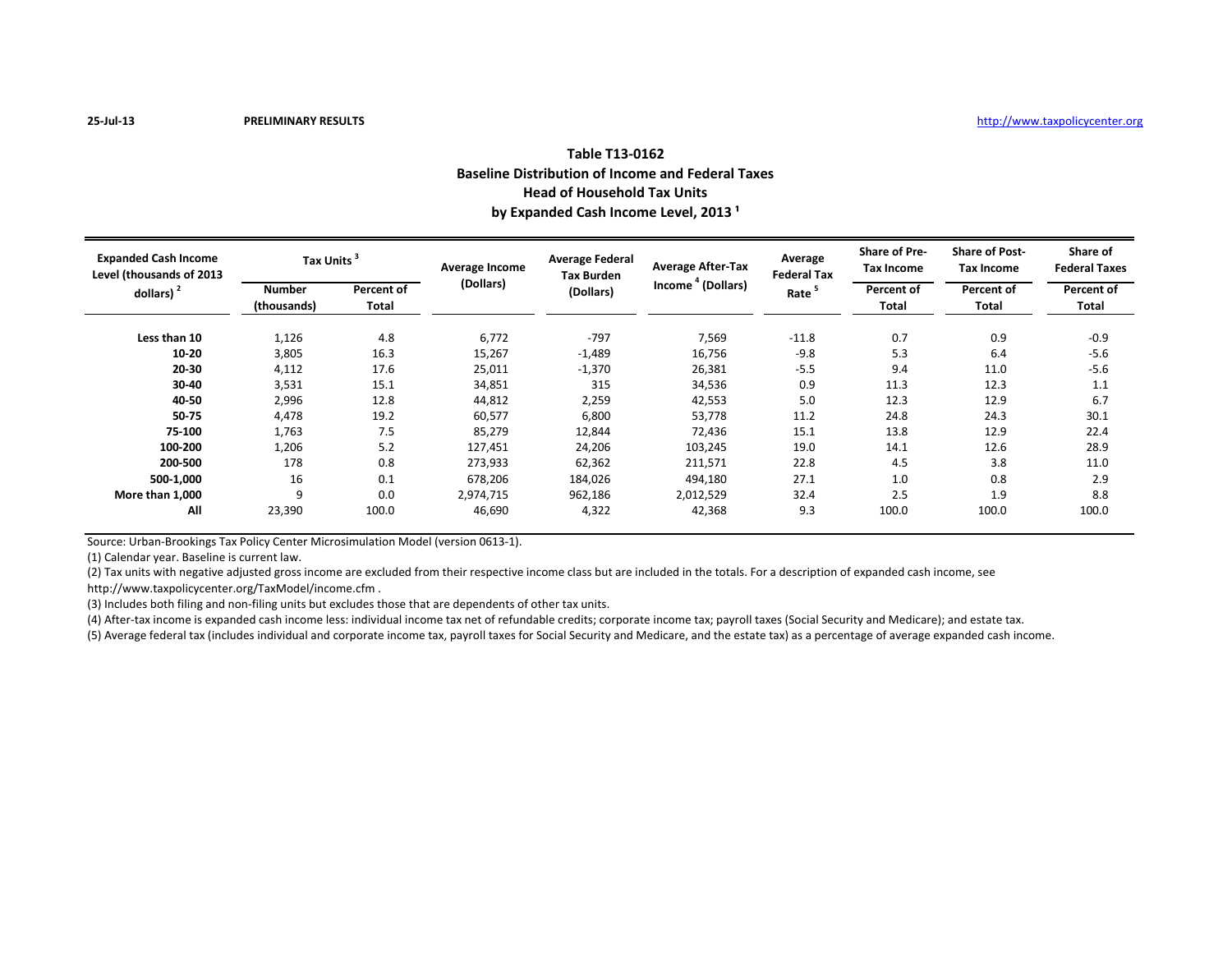## **Table T13-0162 Baseline Distribution of Income and Federal Taxes Tax Units with Children** by Expanded Cash Income Level, 2013<sup>1</sup>

| <b>Expanded Cash Income</b><br>Level (thousands of 2013<br>dollars) $2$ | <b>Tax Units</b>             |                     | Average Income | <b>Average Federal</b><br><b>Tax Burden</b> | <b>Average After-Tax</b>      | Average<br><b>Federal Tax</b> | <b>Share of Pre-</b><br>Tax Income | <b>Share of Post-</b><br><b>Tax Income</b> | Share of<br><b>Federal Taxes</b> |
|-------------------------------------------------------------------------|------------------------------|---------------------|----------------|---------------------------------------------|-------------------------------|-------------------------------|------------------------------------|--------------------------------------------|----------------------------------|
|                                                                         | <b>Number</b><br>(thousands) | Percent of<br>Total | (Dollars)      | (Dollars)                                   | Income <sup>4</sup> (Dollars) | Rate <sup>5</sup>             | Percent of<br>Total                | Percent of<br>Total                        | Percent of<br>Total              |
| Less than 10                                                            | 1,536                        | 3.1                 | 6,416          | $-985$                                      | 7,401                         | $-15.4$                       | 0.2                                | 0.3                                        | $-0.2$                           |
| 10-20                                                                   | 4,588                        | 9.2                 | 15,366         | $-1,990$                                    | 17,356                        | $-13.0$                       | 1.4                                | 1.8                                        | $-1.1$                           |
| 20-30                                                                   | 5,028                        | 10.0                | 24,956         | $-1,985$                                    | 26,941                        | $-8.0$                        | 2.4                                | 3.1                                        | $-1.2$                           |
| 30-40                                                                   | 4,424                        | 8.8                 | 34,886         | $-553$                                      | 35,440                        | $-1.6$                        | 3.0                                | 3.6                                        | $-0.3$                           |
| 40-50                                                                   | 4,062                        | 8.1                 | 44,905         | 1,301                                       | 43,603                        | 2.9                           | 3.5                                | 4.1                                        | 0.6                              |
| 50-75                                                                   | 7,792                        | 15.5                | 61,589         | 5,421                                       | 56,168                        | 8.8                           | 9.2                                | 10.1                                       | 4.9                              |
| 75-100                                                                  | 5,691                        | 11.4                | 87,031         | 11,073                                      | 75,957                        | 12.7                          | 9.5                                | 10.0                                       | 7.2                              |
| 100-200                                                                 | 12,019                       | 24.0                | 138,635        | 22,551                                      | 116,084                       | 16.3                          | 32.0                               | 32.2                                       | 31.1                             |
| 200-500                                                                 | 3,930                        | 7.8                 | 280,898        | 58,692                                      | 222,206                       | 20.9                          | 21.2                               | 20.2                                       | 26.5                             |
| 500-1.000                                                               | 440                          | 0.9                 | 668,520        | 176,962                                     | 491,558                       | 26.5                          | 5.7                                | 5.0                                        | 9.0                              |
| More than 1,000                                                         | 211                          | 0.4                 | 2,937,183      | 955,935                                     | 1,981,248                     | 32.6                          | 11.9                               | 9.6                                        | 23.2                             |
| All                                                                     | 50,143                       | 100.0               | 103,783        | 17,357                                      | 86,426                        | 16.7                          | 100.0                              | 100.0                                      | 100.0                            |

Source: Urban-Brookings Tax Policy Center Microsimulation Model (version 0613-1).

Note: Tax units with children are those claiming an exemption for children at home or away from home.

(1) Calendar year. Baseline is current law.

(2) Tax units with negative adjusted gross income are excluded from their respective income class but are included in the totals. For a description of expanded cash income, see

http://www.taxpolicycenter.org/TaxModel/income.cfm .

(3) Includes both filing and non-filing units but excludes those that are dependents of other tax units.

(4) After-tax income is expanded cash income less: individual income tax net of refundable credits; corporate income tax; payroll taxes (Social Security and Medicare); and estate tax.